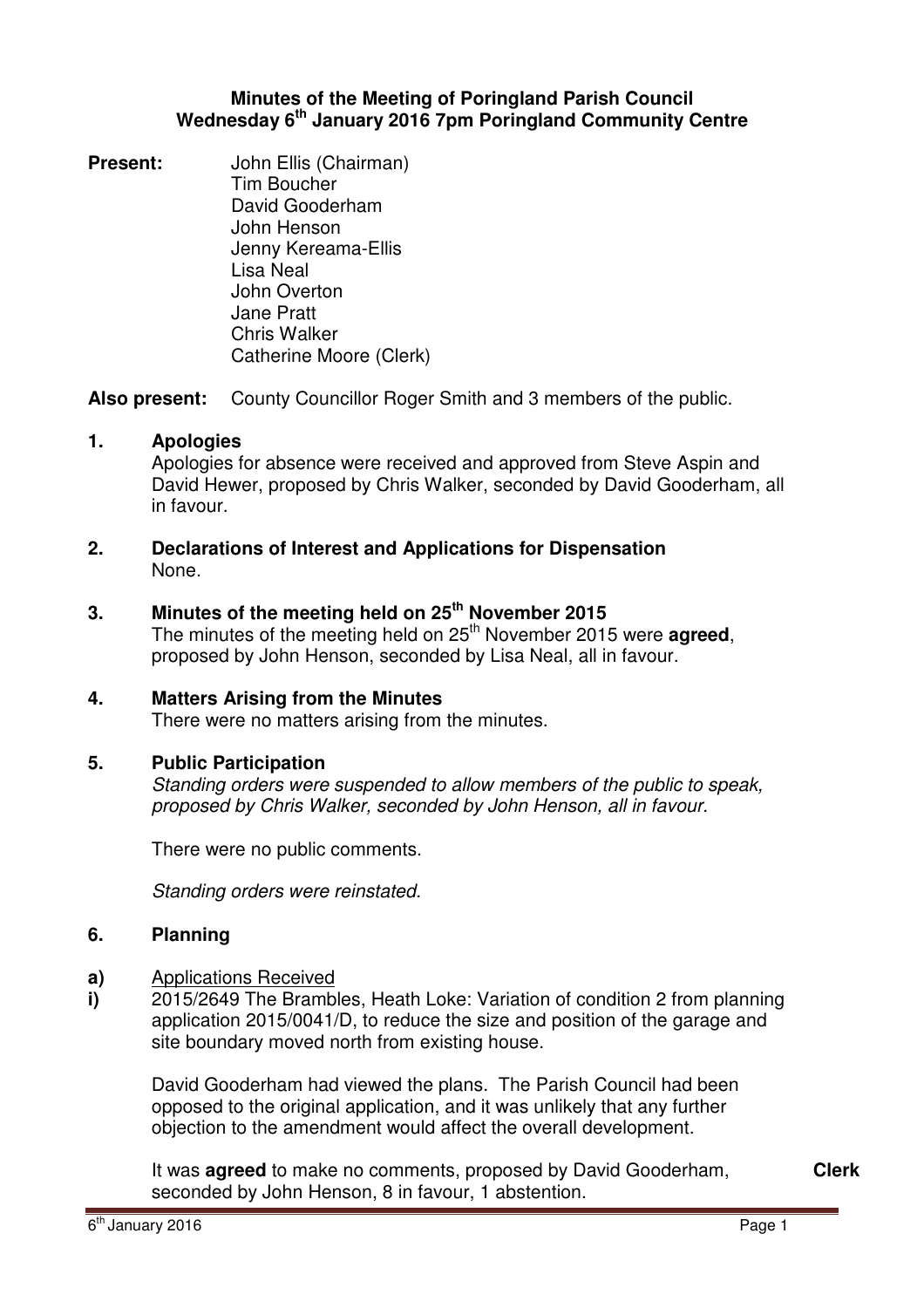**b)** Y/7/2015/7016 Framingham Earl High School, Norwich Road, Framingham Earl: Retrospective planning application for a 178kWp solar photovoltaic system on four buildings. **SUPPORTED** 

2015/2557 37 Stoke Road: Sub-division of garden and erection of single storey dwelling. **OBJECTED** – concerns of overdevelopment, inappropriate vehicle access.

2015/2577 7 Nelson Close: Attic roof conversion to form bedroom and ensuite. **SUPPORTED** with comments that it would be preferred that the rear shower room flat roof be changed to a pitched roof.

- **c)** Permission Granted
- **i)**  2015/1899 124 The Street: Demolition of existing garden outbuilding and replacement with new garden building. **APPROVED**
- **ii)**  2015/1967 1 Church Close: Removal of hedge and erection of 1.8M fence to side and rear of property (retrospective application). **REFUSED**
- **iii)**  2015/2458 125 The Street: Re-roofing and single storey extension.

### **APPROVED**

**iv)**  2015/2668 Land rear of 14 to 22 Stoke Road: Discharge of condition 18 of permission 2011/1706/F – Details of barriers and their proposed positions. **APPROVED**

#### **7. Advisory Group and Working Group Reports**

### **a)**  Facilities Strategic Advisory Group Jenny Kereama-Ellis reported that £450 had been made on the Craft Fair, and £200 from the Princess Party. The bar had been refurbished and looked much lighter and more spacious.

### **b)** Finance and Governance Advisory Group

John Ellis presented the first recommendation of the Advisory Group, noting that the other two recommendations would form part of the discussions on the budget and precept setting later in the agenda. It was **agreed** to approve the following investment strategy:

- $\triangleright$  Santander bond £54,410.34 maturing May 2016 reinvest into another 1 year bond.
- $\geq$  Santander bond £21,696.55 maturing February 2016 reinvest in a 2 or 3 year bond.
- $\triangleright$  Nationwide bond £30,000,00 maturing March 2016 explore options for longer term investment in a property-based fund. **Clerk**
- Move £50,000 from Barclays instant access savings account at 0.05% into Nationwide instant access savings account at 1%. **Clerk**

#### **8. Correspondence**

**a)**  Withdrawal of Paper Planning Documents

John Ellis reported that South Norfolk Council were no longer sending out paper copies of planning applications except for large developments, which meant that councillors would no longer be able to show residents the plans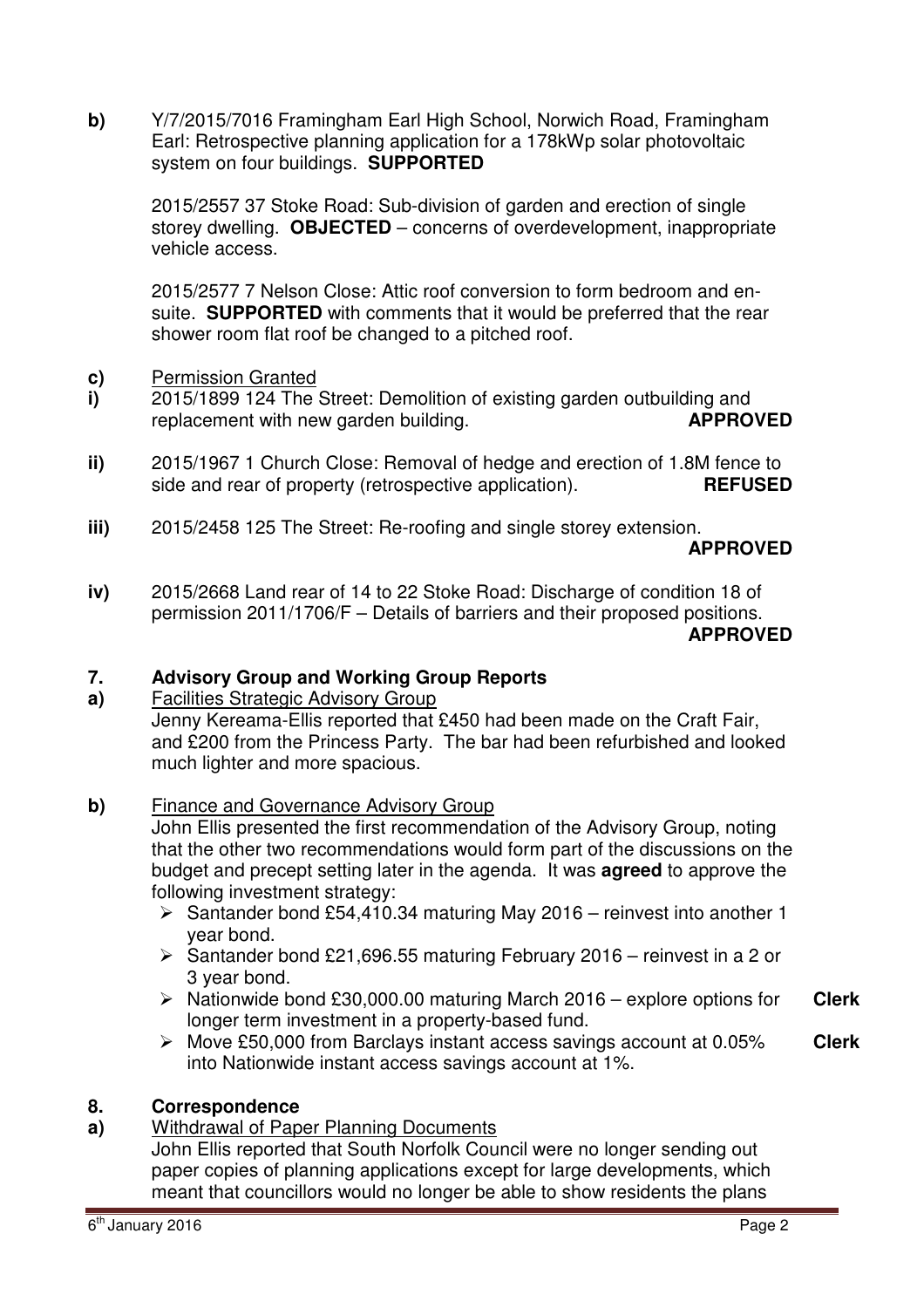when they visited the site. It was **agreed** that the practice of visiting the site and talking to neighbours would continue, as for many this was the first time that they would hear about the application. It was noted that any major objections to a development should be forwarded by the resident to their district councillor, who could require that the application was considered by committee.

#### **9. Finance**

#### **a)**  Receipts, Payments and Bank Reconciliation

The bank reconciliation, receipts and payments for November 2015 were presented. It was **agreed** to accept those documents, proposed by Tim Boucher, seconded by David Gooderham, all in favour.

**b)** It was **agreed** to pay the following accounts, proposed by Jane Pratt, seconded by David Gooderham, all in favour.

|                                        | <b>Staff Salaries</b>             | £4,473.14 |
|----------------------------------------|-----------------------------------|-----------|
| <b>Norfolk Pension Fund</b>            | Superannuation                    | £1,724.46 |
| <b>HMRC</b>                            | PAYE/NIC/Student Loan             | £3,874.81 |
| R McCarthy                             | Out of Pocket Expenses            | £71.81    |
| Anglian Water                          | <b>Community Centre Water</b>     | £178.00   |
| <b>South Norfolk Council</b>           | <b>Community Centre Rates</b>     | £266.00   |
| <b>Hugh Crane Cleaning Eqt</b>         | <b>Cleaning Materials</b>         | £114.55   |
| Pitkin & Ruddock                       | <b>Air Conditioning Service</b>   | £765.60   |
| Amy Taylor                             | <b>Hire Refund</b>                | £65.82    |
| Jamie Whitten                          | Damage Deposit Refund             | £60.00    |
| Barclaycard                            | Various                           | £1,083.09 |
| Veolia                                 | Waste                             | £56.54    |
| <b>Spruce Landscapes</b>               | <b>Burial Ground Maintenance</b>  | £610.01   |
| <b>Norwich Electrical</b>              | Repairs – Comm Centre & Pav       | £882.84   |
| South Norfolk Council                  | <b>Playing Field Rates</b>        | £10.00    |
| Anglian Water                          | <b>Playing Field Water</b>        | £162.98   |
| Eon                                    | <b>Playing Field Electricity</b>  | £111.22   |
| P McCarthy                             | Laptop Repair                     | £58.98    |
| Ian Smith Group Ltd                    | Ink Cartridges & Stationery       | £196.49   |
| <b>Barclays</b>                        | <b>Bank Charges</b>               | £4.50     |
| <b>Citrus Sharp Security Shredding</b> | <b>Annual Shredding Contract</b>  | £266.00   |
| <b>TalkTalk</b>                        | <b>Telephone and Broadband</b>    | £22.80    |
| Spruce Landscapes                      | Dog Bin Installation              | £30.00    |
| L Gooderham                            | <b>Laundry Annual Allowance</b>   | £30.00    |
| <b>Ramsay Holmes</b>                   | Repair of Front Door              | £90.00    |
| J & A Saunders                         | <b>Window Cleaning</b>            | £30.00    |
| <b>SSE Southern Electric</b>           | <b>Community Centre Electric</b>  | £919.95   |
| R Overton                              | Playing Field Cleaning & Litter   | £261.25   |
| Jessica Topham                         | <b>Vision Public Consultation</b> | £903.80   |
| M Grapes                               | <b>Bar Refurbishment Work</b>     | £140.00   |
| Society of Local Council Clerk         | <b>CiLCA Registration</b>         | £250.00   |
| The Alarm Company                      | <b>Fire Alarm Maintenance</b>     | £312.00   |
| C Moore                                | Petty Cash Top Up                 | £93.24    |

### **10. Chairman's Report**

John Ellis reported that the Six Strategic Group had met and discussed traffic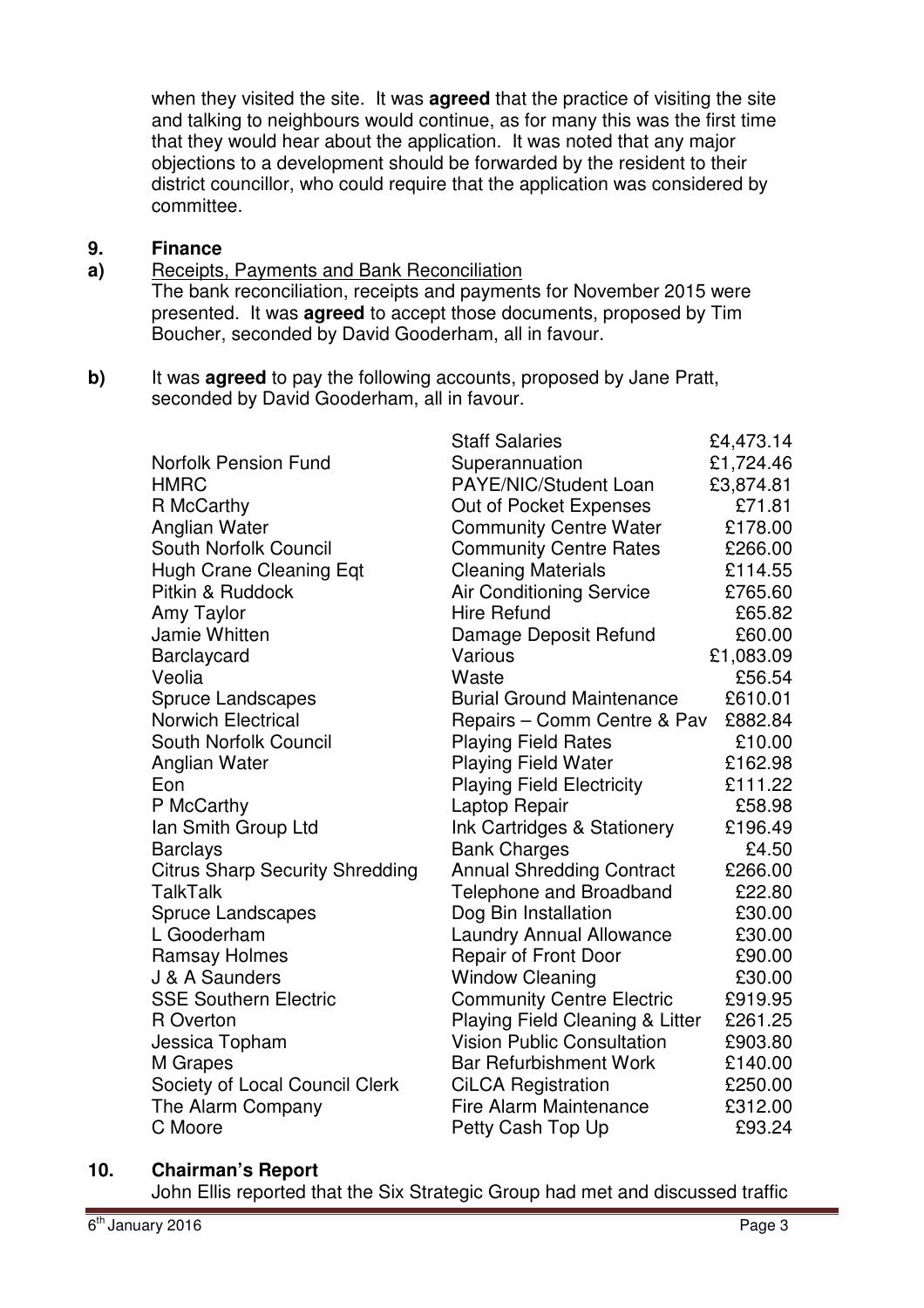issues, the Lakenham railway bridge situation and other current matters. Karen Buchanan had recently taken over as the new Youth Support Worker. John reminded councillors that the public consultation for the community land project, including The Vision, would be taking place on Wednesday 20<sup>th</sup> January from 2pm to 8pm. Letters and press releases would be sent out in the next few days. Councillors were asked to volunteer their time on the day to help discuss the land with residents.

John reported that the coffee shop hirers had given their notice as Toby had been offered a head chef job in Norwich. A report was tabled setting out the principles, revised terms and conditions, and an informal tender document, with all these documents being **agreed**, proposed by John Overton, seconded by Chris Walker, all in favour.

# **11. District Councillor's Report**

John Overton and Lisa Neal reported that it had been quiet over the Christmas period. Budget discussions continued, with reduced funding from central government. The New Homes Bonus was being cut by 37%, but was expected to be available for the next six years. Boundary reviews and devolution discussions continued.

# **12. County Councillor's Report**

Roger Smith noted that he was not in attendance at the November meeting, despite the minutes reporting his attendance. Roger reported that the road closures for the Anglian Water works had begun.

Roger had been dealing with complaints regarding the reliability of the bus service into Norwich, with the result that a revised timetable would be in place from February 2016.

The Council needed to make £111M of savings over the next three years, and were working on 4 – 5 year plans. The budget was not expected to balance this year, unless some reserves were used.

Children's Services was now being scrutinised by a Commissioner, who would make recommendations regarding the future running of the department by the County Council. Social care formed the largest part of the budget. A meeting would be taking place with the MP to discuss why insufficient funding was being granted to local government.

Norse had expressed concerns regarding the amount of contaminated waste in recycling bins, and felt that district councils could do more to educate residents. The cost of sending contaminated batches of recyclable materials to landfill was around £0.75M per year.

#### **13. Welcome Home and Memorial Playing Field Trust**

#### **a)**  Update

John Overton reported that he had taken over as Chairman of the Trust following the resignation of Barry Timson. An update report of the meeting was presented. Work was underway to actively encourage the Bowls and Senior Football Clubs to agree to moving the Trust to the Parish Council. If this was successful, a public meeting would take place. The Trust had made an offer which was in the favour of both the Clubs and the Trust, and which addressed the concerns of the Clubs.

# **b)** Appointment of Trustees

It was noted that there were three vacancies for Parish Council Trustees on